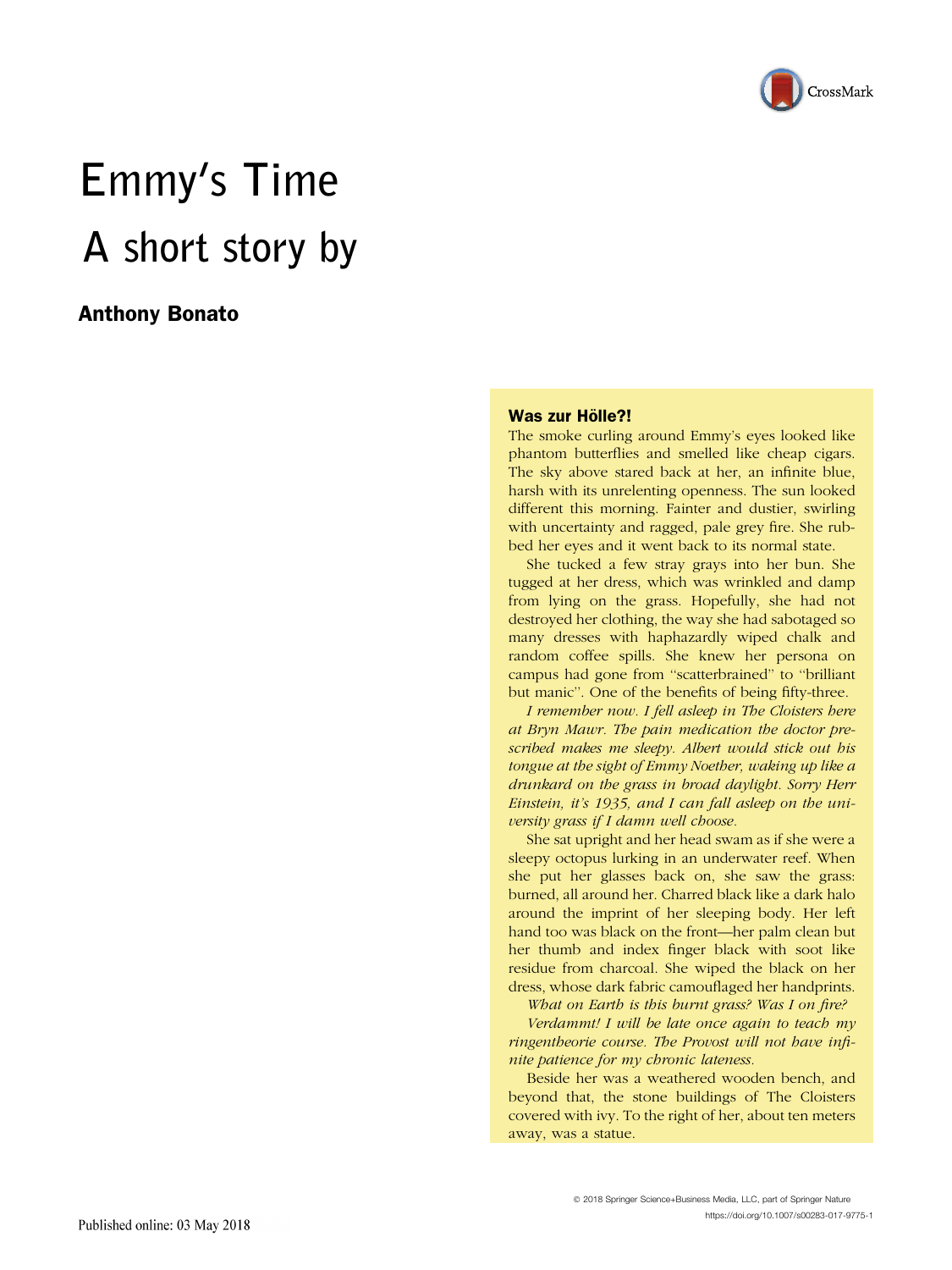The all-too-familiar dull pain in her side hit her, throbbing like waves moving outward from a stone dropped in a pond. She winced, grit her teeth, and then forced herself up. The pain subsided with short, deep breaths, and sweat trickled down her back. The doctor said she should lose weight, stop drinking so much coffee, and sleep eight hours a night. Albert would approve, as he sleeps ten. The food here was different than in Germany, and eating was one of her comforts, hiding away the ache of her forced exile here, to Bryn Mawr, to teach and research.

The Nazis expelled Jews from the universities of her homeland, purging whatever they deemed to be not Aryan. A few of the expelled professors retired or took jobs outside the university. Others fled to places like America if they were lucky enough to get positions.

I will never forgive them for what they did to me and to Germany. The University of Gottingen will never be the same without the others and me.

At least I am free of those idiots, who could not appreciate my mathematics because of what doesn't dangle between my legs. And free of the cowards who can't appreciate a Jew like me being better at mathematics than them.

Emmy's knees wobbled as she walked towards the statue, while a cool breeze encircled her. Each step was like walking through snow; there were pins and needles in her legs. A bird cried nearby, but otherwise the courtyard was curiously empty with no students or faculty. There was a sinking feeling in her stomach, as she grew closer to the statue, like the memory of a forgotten nightmare from childhood. The statue was of an older, full figured woman with glasses, hair pulled tight in a bun. The statue stood resolute, confident, staring out at the empty yard and her.

Her mouth fell open as she read the inscription. It was her name! She touched the statue's hand and it was cool and glossy. Instinctively, she recoiled, as it was too much like touching a ghost facsimile of herself.

There was a plaque there too. It read:

In honor of one of the greatest mathematicians of all time, Emmy Noether, born in Erlangen, Germany, in 1882. She pioneered early abstract algebra and methods in physics that led to breakthroughs in general relativity. She endured great hardship as a woman and a Jew, and was expelled from Germany in 1933, taking a faculty position at Bryn Mawr.

The last line made her want to eyes pop out: She died from uterine cancer in 1935.

Emmy's hand shook as she touched the plaque with her right index finger. She stepped backwards as a three-dimensional moving image popped out before her, like the talkies but in the air. There were photographs of her and her life and family in Germany, then later ones of her in America. There was text and words, outlining the various stages of her

life: her early life in Erlangen, her dissertation work with Paul Gordan at Göttingen, and then her collaboration with her friend and eminent mathematician David Hilbert and her doctoral students. There were pictures and text of her life at Bryn Mawr, and of the celebrated mathematician Olga Taussky, who came to the college on a one-year fellowship in 1934. There was the unveiling ceremony of the statue. The date of the ceremony was 2148.

Emmy's throat was dry, and her hands shook so forcibly she folded them under her arms. She glanced sideways, expecting someone to run out to take responsibility for this cruel joke.

But this was no dream, try as she did to wake herself. She wiped her hand once more on her dress and pulled her glasses back. She swallowed hard in her parched throat and breathed deeply, forcing herself back to calmness.

''Greatest mathematician'' indeed.

''It worked! You are here and it actually worked!'' The voice didn't emanate from the moving picture in thin air, but it was a distant sound like an echo on a shallow bay. Was it Olga's voice?

She turned to see a young, boyish-looking woman with dark skin, maybe eighteen, running toward her. She was dressed in a very odd fashion with a white jumpsuit that seemed to have no buttons or zippers. Emmy cleared her throat again, but her voice came out raspy like sandpaper.

''Excuse me fraulein, but would you kindly explain what this statue is all about? Did the students place it here as a joke?''

Emmy could feel her cheeks burning up. Who was this woman dressed like a nun? Her hair was short like a man's, and she wore no makeup. Freckles were on her cheeks, and her curly hair was reddish. Despite her anger, Emmy approved of her presentation. She didn't like women to fuss too much about makeup and clothes, especially at the university.

''Oh, I'm so sorry. My manners are terrible, or that is what Dakota always tells me. You are… you are Dr. Amalie Emmy Noether?'' She spoke the words with great gravity as she huffed from running.

Emmy gave a slight nod. ''Everyone calls me Emmy.''

The young woman's mouth dropped. She stared at Emmy as if she was looking at a specter from another time.

"The Emmy Noether. This is just so, so unreal. I can't believe we successfully made the time transfer. The sensors pinged and I ran to The Cloisters to find you while Dakota stabilized the temporal field in the lab.''

''Listen to me. I woke up covered in soot laying on the grass. Now someone put a phony statue of me here, with those lights popping up saying all kinds of things about my past and imagined future. Even my death! What kind of horrific prank is this?'' Emmy's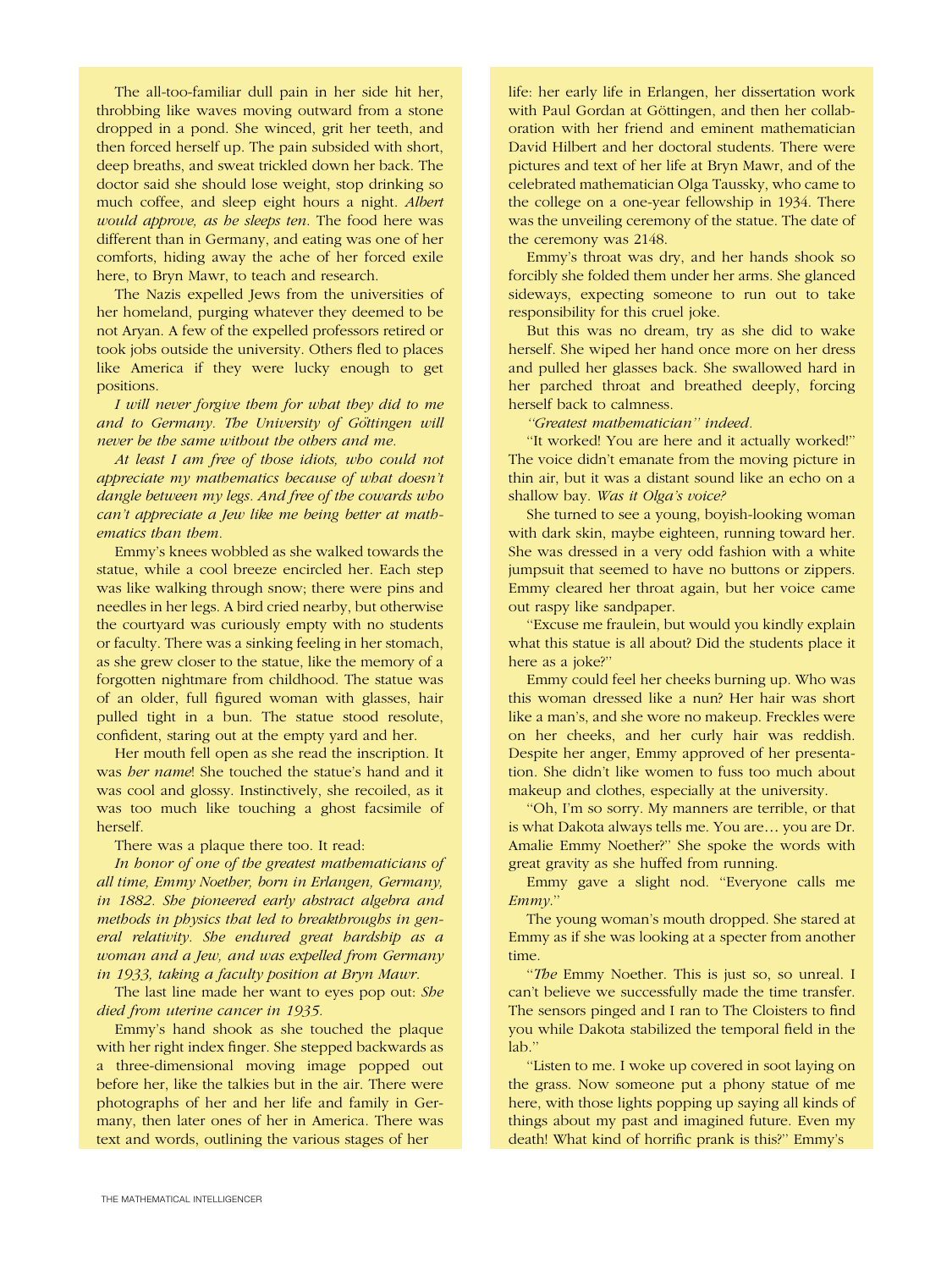heart pounded in her side so hard she thought she would burst.

The girl closed her eyes for a second, and then squeezed her hands together tight so her knuckles were white.

"My name is Ophelia. Welcome to the  $22<sup>nd</sup>$  century. I know this is a shock, but we desperately need your help or everything is going to end.''

A searing pain shot up Emmy's side, and she winced and fell to one knee on the grass damp with evaporating dew. \*\*\*

Emmy could not stop shaking as she drank the cup of black liquid poured by Ophelia. It resembled coffee in taste and smell, but it had a curious aftertaste and an inherent sweetness that unnerved her. Everything around her was familiar but oddly alien, despite the fact she was most definitely at Bryn Mawr.

Ophelia's dormitory room was small but comfortable, crammed with books framing a small single bed with wrinkled white sheets. Her dusty window overlooked a tree-lined path, and there was a small kitchen area with sink. She recognized on one shelf G.H. Hardy's book A Course on Pure Mathematics, and the recent work by her protégé B. L. van der Waerden Moderne Algebra (Emmy found that text too soft at times, but he got most of the things she had wanted to say right). The other books were by unknown authors with unfamiliar titles.

A red box sitting on Ophelia's desk with a white light flashing caught her momentary attention. Emmy lived at home during her studies, and as a woman would never have been allowed to live in the dorms at Göttingen. But she dreamed it would be like this, this tiny place that Ophelia studied in, slept in and made home. And where she served terrible coffee.

''You study mathematics here?'' Her side was still sore, and she was light headed, but her spell of pain had passed.

''Yes! I study algebra like you did. I mean do. Since they settled Hilbert's fifteenth and sixteenth problems a decade ago, I'm working on temporal algebra inspired by a few of your works. Oh, you are interested in the books, all these books on my walls. I am a collector.''

''Collector of what?''

''Um, of books.''

Ophelia made a rapid movement with her index finger, as if she was stirring an invisible cup. The red box beeped and shot out a cascading movie of thousands of pages of text, all mathematics. Emmy stood up in fright.

"Heiliger Strobsack! What is this?"

"The red box is a computer... err a calculating machine. It is showing us all of mathematics. Well, at least up until the last hour. The cloud stores seventy million works by hundreds of thousands of

mathematicians over the collected centuries. All digitized and holographically stored.''

Emmy peered at it with wonder and a kind of dread. Am I in that thing? In that projected garble of lights? My life's work is there in that?

''The paper books are fun to collect; my one vice as they are expensive now since cutting down trees became illegal during the environmental revolution. Like yours, my father was a mathematician, and gave me all of them when he died when I was fourteen. The others I save up for.'' Ophelia pulled out one large yellow-jacketed book with the title Algebra off the shelf. Emmy had no clue who the author was, as she didn't recognize his name.

''This one is super rare. An antique from my dad's collection. It's Hungerford's Algebra. See, there is Noether's normalization lemma, and there is a section on Noetherian Rings and Modules. Hmm and then there is a book written in the twentieth century about your groundbreaking work on symmetry in physics. You know, Noether's theorem…''

Emmy felt like her head was going to explode.

''Stop! Stop this at once! I have had it with this insanity. I am not in the  $22<sup>nd</sup>$  century any more than you are Napoleon. I am feeling better now and will go back to my own quarters if you please, unless those have magically vanished too.''

Ophelia's face was pale, and she moved her fingers in that similar odd fashion to turn off the lights. She sat next to Emmy and put her hand on hers. Emmy moved it away.

''I know this is a lot to take. This is hard for me too, talking to you—someone who should be dead for hundreds of years. But I assure you I'm not lying.''

"Then show me *proof*. If you claim to be a mathematician, then certainly you understand the concept.''

''OK.''

Ophelia led Emmy outside the dorm, which was clean and freshly painted, but as she remembered it just this morning before she fell asleep in The Cloisters. Her legs were weak, but the coffee (or whatever it was) gave her newfound energy. They walked down the weathered, cobblestoned exit, covered in ivy and towards the front gate of the university. It was quiet inside, with hardly anyone present.

''Where are the students and faculty?''

''Federal holiday. The campus is empty. Are you ready?''

''Ready for what?''

''This.''

Ophelia's hand gestured and the metallic gate whipped open with a whirring vibration as if it were alive. Outside, she saw the street, busy with people. There were levitating vehicles, mostly white, but others with flashing surfaces of myriad colors, like living chameleon skin, all flying by at ridiculous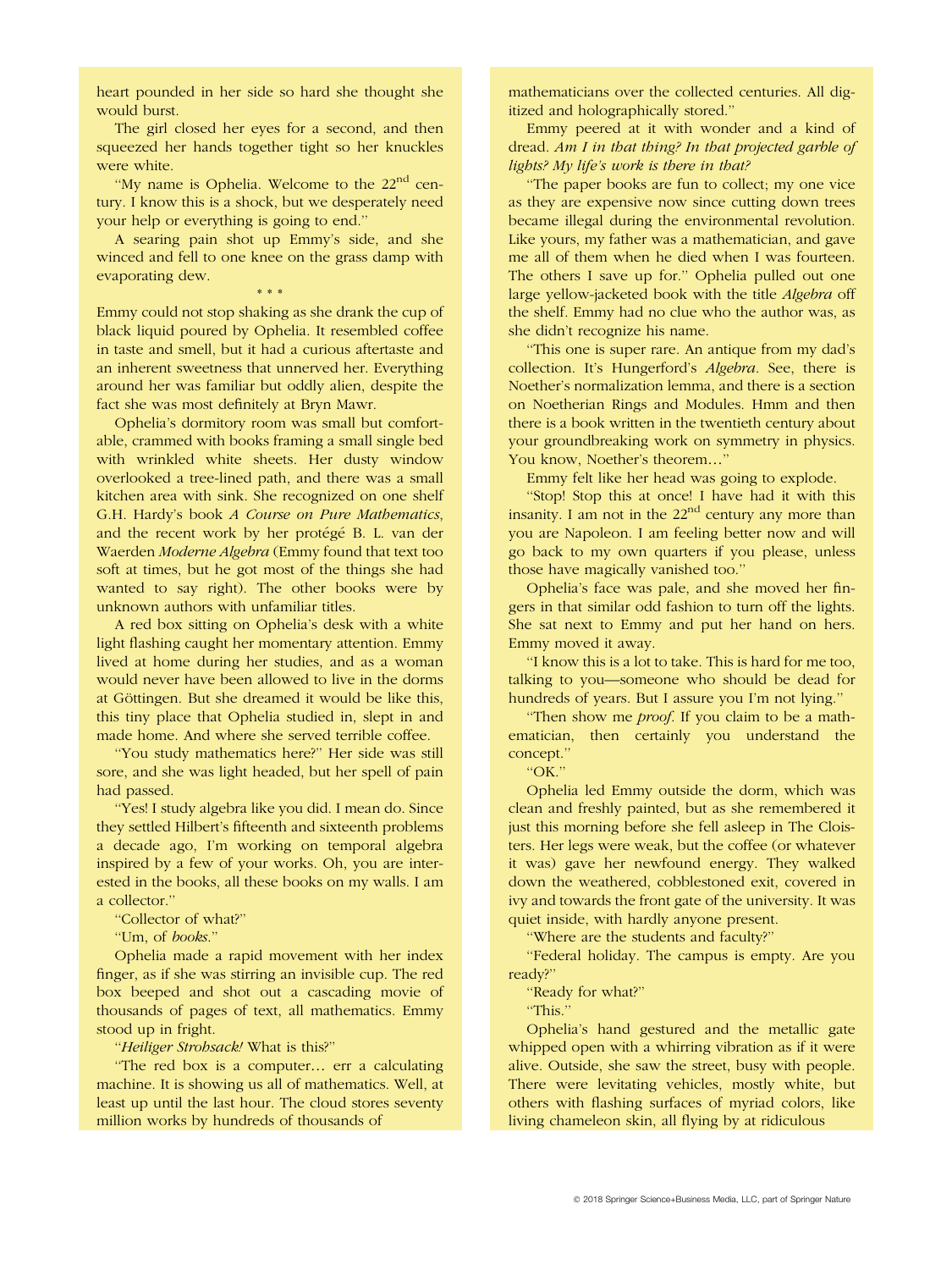speeds. People walked by, each with the same zipperless suits as Ophelia, their hands gesturing to invisible servants as the same three-dimensional talkies passed around their heads like halos. Above in the distance, towards the center of town, she saw impossibly tall buildings with odd geometries, arched in impossible angles. There were trees along the main road, as she remembered, and she could hear birds chirping.

Emmy walked outside a few steps and gasped as a cyclist flew by; the cycles themselves had no wheels and hovered a foot off the ground. A man walked by and stared at her as if she was wearing a clown suit. A dog on a leash he held stopped to sniff her hand.

''He doesn't bite, do you old Charlie?''

Emmy always loved dogs. They never judged, not like humans who could not see beyond things like the size of your nose. She gently petted it between its ears, and it smiled and wagged its tail. The dog's owner pursed his lips at Emmy in a thin smile, and stared for an uncomfortably long moment at her attire.

Emmy walked backwards and leaned on the gate door. She hid her head in her hands.

''How? How is this possible? Einstein posited time travel as a theoretical possibility but one that was completely outside of our normal experience. And one that is beyond the limits of our technology. This is pure fantasy.''

''We thought so too, until Professor Dakota Tran came along with her discovery of temporal fields. That is how we got you here. We weren't sure it would work and where you would arrive, although Dakota predicted it would be in Bryn Mawr, and if we were lucky, you would materialize right into her lab. The Cloisters was close enough, though. You have to meet her. She heads the research department in theoretical physics here. She can explain everything.''

A woman in charge of an academic department? I must truly be in the  $22^{nd}$  century.

Emmy nodded and walked with this strange young woman back into the otherwise familiar campus. She steadied herself.

''What did you mean by saying everything will end when we first met?''

''Dakota will explain. She's in her lab.''

''Wait, Fraulein Ophelia, I must know. Can you tell me what happened to Germany? To Hitler and the fascists?''

Ophelia smiled flashing her white teeth and Emmy knew she had at least some good news. \*\*\*

The physics lab was huge but bare, unlike the ones she remembered in her days in Göttingen with their gadgetry. There were talkies (or holograms, as Ophelia called them) everywhere, sprouting from two red boxes like the one in Ophelia's room.

This Dr. Tran person must be as important as Herr Einstein to have a space the size of this. How amused he would be to be in an equipment-less physics lab.

''Dr. Emmy Noether. The real Emmy. This is such an incredible, unbelievable honor. I am Dakota Tran. Please call me Dakota," said the woman, middleaged, tall with black hair falling around her shoulders. She grabbed Emmy's hands and shook them as if she was chopping tomatoes. Her eyes were dark but fiery. She recognized eyes like that. David Hilbert had them too: deep, laser focused, but calming at the same time.

''Pleased to meet you. Now would you please explain what the hell you have done to bring me to this place… err time?''

''Of course, Emmy, you deserve a complete explanation for why we brought you centuries forward in time. And you should know how it works too. Let's sit. You must have so many questions.''

Dakota made a gesture with her hand and a light shot over Emmy for a half second, illuminating her from the inside out. She then sat at her desk across from Ophelia and Emmy. She spoke for a half hour, her hands animated as she described how the temporal field generator worked. The chalkboard behind her teemed with calculations that Emmy could not follow.

The crux of it was the following: Tran's research focused on the physics of time. Ten years ago, she had discovered a new sub-atomic particle, which, if energized appropriately, could generate a new kind of field, a temporal field. Inside the field, time acted differently. It could stop or go backwards or forwards depending on the energies present. Tran's equations modelled the temporal field, and for that, she was the first person to win both the Fields medal—Dakota explained this was the top honor now for mathematicians—and the Nobel Prize.

In the last year, with Ophelia's help with the mathematics, she generated a temporal field several meters wide, vastly bigger than the microscopic sized ones found occurring naturally. Experiments with mice moving them back and forth in time across the field were successful, and the organic tissue sent through the field showed no signs of injury. This morning was the first time they had successfully projected a large field backwards then forwards in time, towards a focused object. The field enveloped Emmy as she lay sleeping in The Cloisters, locking onto her peculiar DNA signature (that they had gleaned through one preserved piece of ash from her cremated body saved by a family member after her cremation and then preserved through the centuries in a vault in the Smithsonian). The calculations to pinpoint her in the time stream were the most advanced derivations Tran ever attempted.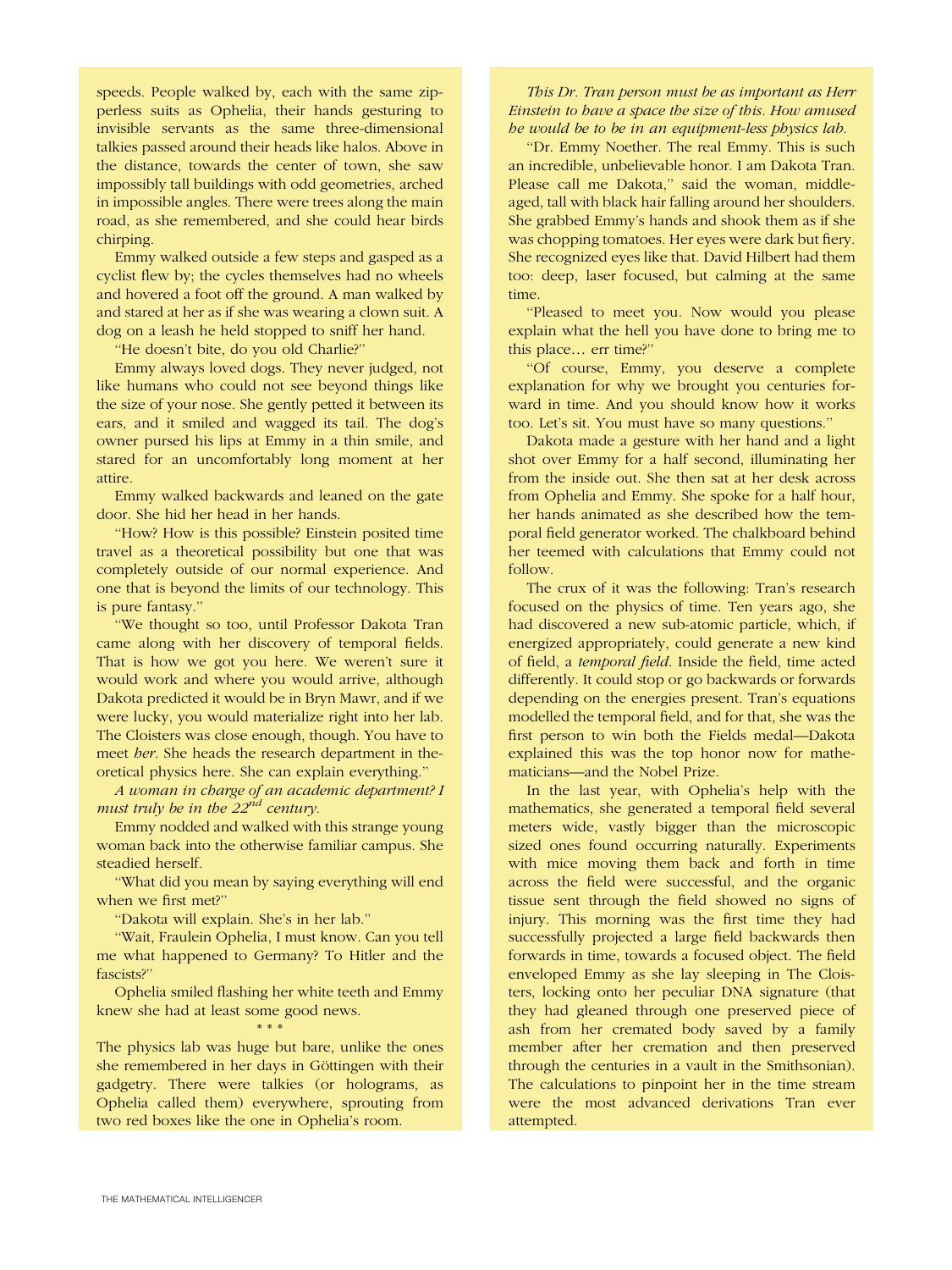''So you used my ashes to pull me forward in time. But then I wouldn't have existed in my old time, ergo, my ashes would not exist.''

Ophelia's mouth opened. Tran laughed, and said, ''Yes, I suppose we have indeed created a temporal paradox.''

''But why me? Why did you go through all this trouble to bring me back?'' Emmy shook her head in bewilderment.

''We needed the greatest mathematical mind available to us from the last two hundred years. That time period is how far back we could go with our limited understanding of temporal fields.''

''But surely you would have brought back Herr Einstein or Hilbert or Weyl.''

Dakota smiled. "I said the *greatest* mind." Emmy blushed like a schoolgirl.

Emmy stood up, and paced the room.

''What if I cannot help you?''

Ophelia glanced at Dakota who nodded with a cold stare.

Dakota cleared her throat and leaned forward. ''Without your assistance, the sun will be extinguished and the Earth and human race will vanish like a firefly dying out on a summer's night.''

''The sun looked strange when I awoke,'' Emmy said, the mention of the sun recalling it to her mind.

\*\*\*

Emmy's stomach sank as Dakota explained what she had seen and what it meant. All the while she gripped the arm rests of her chair. Micro-black holes were discovered in the late twenty first century. A few of these were so small they were quantum-sized, while others were large enough to be visible with the naked eye. With the discovery of temporal fields, a new class of micro black hole was found. They were the temporal black holes or *time holes*, as they became widely known. They emitted powerful temporal fields that sucked in not just matter, but time itself. Get close enough to the time holes and time would become strange. Go inside and the laws of physics involving time would go berserk.

Dakota gestured and a star map popped up, beaming before them. It looked like our solar system, with the Sun and Earth clearly visible.

''I detected a rogue time hole moving through the Oort cloud in the outer solar system, like an unwelcome crasher to our invitation-only cosmic party,'' Dakota said focusing her eyes on Emmy's like lasers.

''But if that thing hits Earth, or the Sun…,'' Emmy said. She held her breath and pulled at her hair.

''It's moving towards the Sun and we know it's going to be bad when it gets there.'' The star map showed a blue line that had the time hole moving like a snake between the planets, but heading to the middle towards the Sun.

''The resulting temporal distortion could cause the Sun to revert to its state from billions of years ago,

when it was far less stable and far less hot. The Earth would fly away from its stable orbit. Even with 22<sup>nd</sup> century technology, there would be little the human race could do to survive such a catastrophic event.''

''You people are insane to play around with these kinds of forces.'' Emmy's heart raced as she spoke and she watched their faces turn pale.

''The way you saw the sun in The Cloisters was real. You must have been in temporal flux, peeking briefly between the different layers in the temporal manifold,'' Dakota said.

''I don't understand any of that. How long do you… do we have?'' Emmy asked.

''One year. And our transfer of you might have cost us a few weeks by accelerating the time hole.''

''You put everyone and everything in the world at even greater risk than it is now, only to bring me here. I can't understand how I'm so important in the grand scheme of things.''

"I would do it all over again to get you here."

''But what about bringing someone from the future? I am an antique. Surely, they would be better equipped to handle twenty-second century mathematics. Or have the government deal with this catastrophe?''

''What future? We have one year left, maximum. We chose you because of your special gifts. Your incredible mathematical intuition leading to breakthroughs in ring theory and in conservation laws in physics. And with a routine neural implant we can quickly get you up to speed on all the current methods in mathematics.''

''Yes, Emmy, it's true. By a simple procedure, we can give you direct access to the mathematics cloud I showed you with those millions of works. It's like having a giant library at your fingertips, all readily accessible in your memory,'' Ophelia said.

"And we can act now. My equipment here is the best in the world. Ophelia and I are among the few who know about the rogue time hole, other than the planetary security council. They directed my experiments to bring you here, and are waiting to talk with you. The time hole is a secret to avoid widespread panic. But we are going to fix it with their help and yours.''

Dakota moved her hands and zeroed in on the time hole on the three-dimensional map. A blue field enveloped it and its trajectory changed.

''I found a way to project the fields at great distances, even into interplanetary space. The council can get me the equipment I need for this, but we need to understand the mathematics first. If we get the equations right, then we can surround the time hole with a temporal field that should nudge it off course: like two positively charged magnets repulsing each other. And those equations depend on temporal algebra. We'd need a staggering amount of power to do it, but the council says they can muster it from a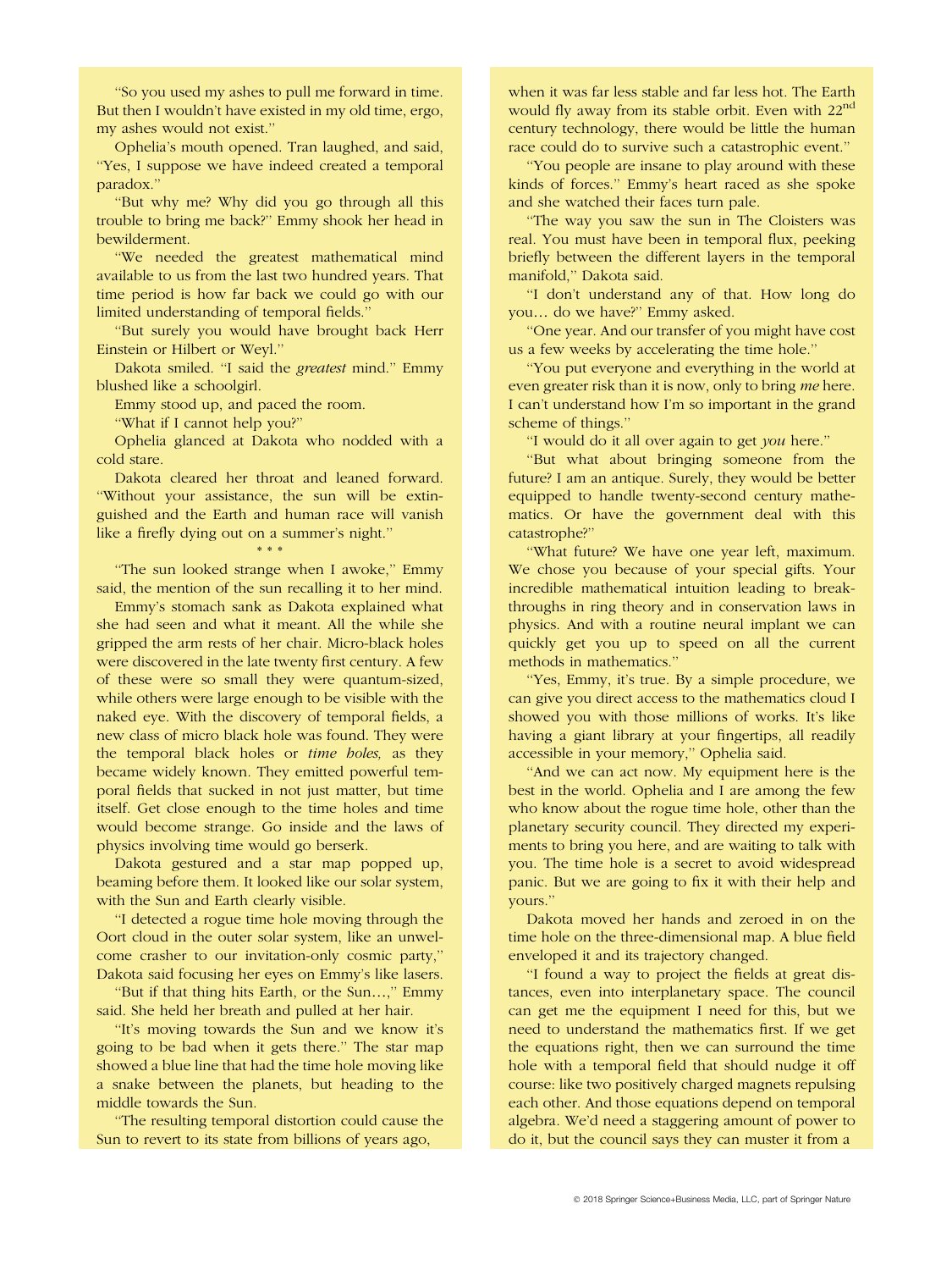few dozen fusion reactors. We would move its trajectory enough so it won't pose a threat to us.''

Dakota folded her hands as if she was praying and stared out the window. The sun hit her eyes and she blinked. Emmy stood silent, glancing between her and the temporal differential equations freshly written in old-fashioned chalk. Dakota had wiped her hands on her shirt after she wrote them, and Emmy smiled when she saw that.

A kindred spirit. I'm not the only woman then who could care less about chalk on her dresses.

Emmy coughed to get Tran's attention away from the view. ''I understand one or two of these derivations.''

''Please tell us what you see. We're desperate.''

Emmy rose to the board and zeroed in on a particular line. Sweat began to form on her temples as she concentrated. She started to talk, decomposing each equation, flailing her arms like she was signaling to a passing airplane. Talking math energized her. Mostly, it made her feel like she was home again.

''Your intuition is near perfect, Frau Noether. With more study and work with the two of us, you could master all of these field equations, and create new ones. As you know, great mathematics, like great art, can transcend time. Your work on the principal genus theorem for number fields inspired Ophelia to develop the rudiments of temporal algebra. She's a genius, like you. With the mother of modern algebra on our side, I am sure we could find a solution.''

Mother of modern algebra? Scheisse.

Emmy handed the chalk back to Dakota, touching her left index finger for a brief instant. There was a vibration and the walls melted as if they were liquid wax. Dakota and Ophelia were like transparent ghosts silhouetted against what looked like a laboratory from her era, complete with microscope, vials, and glass dishes. The hairs on the back of her neck stood up. She closed her eyes and the image vanished as quickly as it appeared.

Another temporal flux? Ghosts of the present appear now in the past. This gives me an idea.

Emmy's side was sore again. She missed her home. She wanted to have coffee again with Einstein, or write a long letter to Hilbert at Göttingen. And her doctoral students, Krull, Deuring, Fitting and all the others, were now dust in mausoleums or resting in cremation urns an ocean away.

''My life is back in the 1930s. Everyone I know is there. All of my friends, family, and colleagues. You are asking an impossibly high price of me to turn my back on them.''

''Emmy, if you would please sit down. I have something to tell you and it isn't going to be easy.''

She shrugged her shoulders and let out a long, annoyed sigh. Dakota pulled up what looked like a three-dimensional x-ray image. Emmy's name was glowing on the bottom of the hologram; that picture was her, or at least her insides. She made hand gestures and the photo enlarged to an internal organ on Emmy's right side. There was a red-tinged object there with complex code swirling around surrounding the rotating image.

''My apologies for my intrusiveness but I made a complete internal scan of you just a few minutes ago. You have Stage IV uterine cancer. See the nastylooking red object? This was incurable in your day, but now we can cure it routinely in forty-eight hours with gene therapy. The history books say you died of complications from surgery weeks after the date from which we took you.''

Emmy nodded and Tran's face froze.

It said so on the statue in The Cloisters. The pain in her side. The doctors back home had said nothing about cancer. It all made a kind of terrible sense.

Ophelia was crying, her eyes red and head tilted forwards.

''Why are you upset? You can simply cure me and send me back,'' Emmy said.

Dakota shook her head. ''No, it doesn't work that way. The cancer therapy reprograms your DNA to reject the cancerous cells, and that would irretrievably complicate the temporal field equations. If we changed your DNA now, it would alter your subatomic signature. If we sent you back after gene therapy, it is possible we could potentially send you back to a different time than your own, or even scatter the molecules of your body across hundreds of years.''

Ophelia's voice was cracking. ''It's a terrible choice we've given you. I know that now and feel so guilty. If you go back uncured, it is a death sentence. If you stay, then we can cure you but everyone you know will be gone forever. Long gone! And we have that time hole hurtling towards the sun like death itself, so there is no guaranteed refuge even here.''

''But you can make an unimaginable difference if you stay,' Dakota said. ''Think of it. You could literally save the entire human race.''

Emmy didn't like either option. She thought back to the brief vision she had of Dakota's lab as it was long ago and an idea flashed in her mind.

"What about sending the two of you back in time?" Emmy asked.

Tran folded her arms and said, ''I hadn't thought of that. Please, go on.''

''You brought me forwards here, so you could send yourselves backwards! Imagine how you could transform science and mathematics in 1935. That way you could long ago develop the tools to get rid of this time hole.''

"I'd volunteer," said Ophelia.

"A brilliant idea, Emmy, but I don't think it would work. Besides the paradoxes it would create if we changed history, twentieth century technology is too primitive for what we need to fix the problem. We